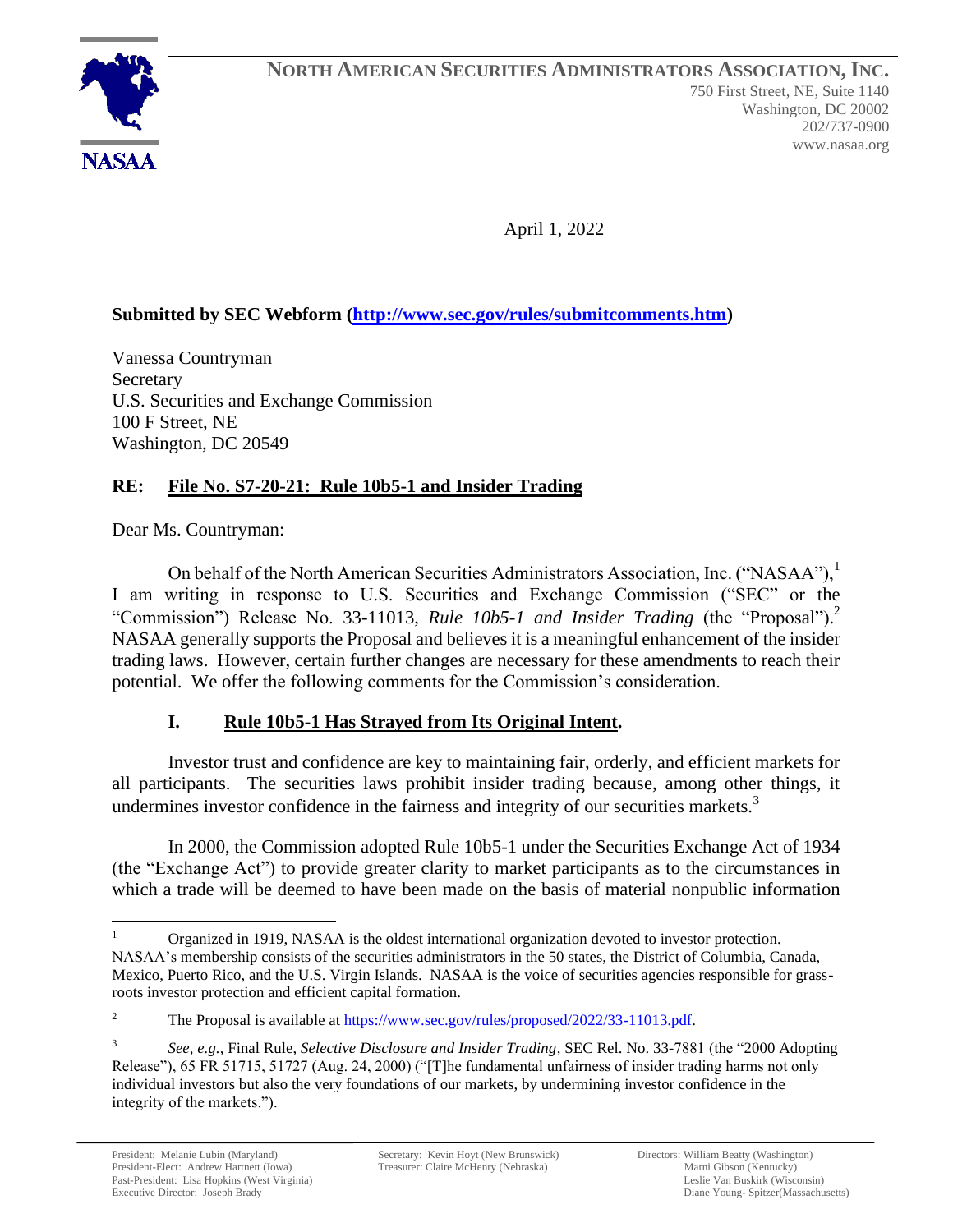Vanessa Countryman April 1, 2022 Page 2 of 8

("MNPI") in violation of Exchange Act Section  $10(b)$  and Rule 10b-5 thereunder.<sup>4</sup> Rule 10b5-1 also provides an affirmative defense to insider trading liability for issuers and corporate insiders who, in good faith, make prearranged plans, contracts, or instructions to buy or sell securities in the future ("Trading Arrangements") and who are not in possession of MNPI when establishing the Trading Arrangement.<sup>5</sup> This safe harbor was intended to preserve the ability of executives and employees to trade for legitimate purposes<sup> $6 - e.g.,$ </sup> to pay expenses, diversify investments, or generate cash – where it is "clear that [MNPI] was not a factor in the decision to trade."

Although simple in concept and clear in its intent, Rule 10b5-1 has proven difficult to enforce. Today, it is comparatively easy for corporate insiders to manipulate the rule in order to engage in conduct that might otherwise appear to be insider trading by, for example, selectively modifying or canceling unfavorable trades prior to execution, or commencing trading shortly after adopting or modifying a Trading Arrangement. Such activity evades the goals of the rule and undermines public trust in the fairness and integrity of the markets.

Various stakeholders, including NASAA and the SEC Investor Advisory Committee ("IAC"), have raised these and other concerns over the years.<sup>8</sup> We are pleased that the Commission has undertaken to address the shortcomings in Rule 10b5-1 and provide greater transparency to investors.

#### **II. All Trading Arrangements Should Be Subject to the Proposed Cooling-Off Periods***.*

The Proposal would require all Trading Arrangements entered into by issuers, officers, and directors to include a mandatory cooling-off period of 120 days for officers and directors, and 30 days for issuers, before trading can commence under the Trading Arrangement.<sup>9</sup> Any modification

7 2000 Adopting Release, 65 FR at 51716. *See also* Proposal at 6-7.

<sup>4</sup> *Id.*

<sup>5</sup> 17 CFR 240.10b5-1(c)(1).

<sup>6</sup> Recommendations of the Investor Advisory Committee Regarding Rule 10b5-1 Plans (Sept. 9, 2021) at 2 ("IAC Recommendations"), *available at* [https://www.sec.gov/spotlight/investor-advisory-committee-](https://www.sec.gov/spotlight/investor-advisory-committee-2012/20210916-10b5-1-recommendation.pdf)[2012/20210916-10b5-1-recommendation.pdf.](https://www.sec.gov/spotlight/investor-advisory-committee-2012/20210916-10b5-1-recommendation.pdf)

<sup>8</sup> *See* NASAA Legislative Agenda for the 117th Congress (Mar. 2021) at 14, *available at* [https://www.nasaa.org/wp-content/uploads/2021/10/NASAA-Legislative-Agenda-for-117th-Congress.pdf;](https://www.nasaa.org/wp-content/uploads/2021/10/NASAA-Legislative-Agenda-for-117th-Congress.pdf) NASAA, Letter to Chair Maxine Waters and Ranking Member Patrick McHenry, House Comm'ee on Fin. Servs. (Mar. 8, 2021), *available at* [https://www.nasaa.org/wp-content/uploads/2021/03/NASAA-Letter-to-Chair-Waters-and-](https://www.nasaa.org/wp-content/uploads/2021/03/NASAA-Letter-to-Chair-Waters-and-Ranking-Member-McHenry-Re-1528-3.8.21-F-PDF.pdf)[Ranking-Member-McHenry-Re-1528-3.8.21-F-PDF.pdf;](https://www.nasaa.org/wp-content/uploads/2021/03/NASAA-Letter-to-Chair-Waters-and-Ranking-Member-McHenry-Re-1528-3.8.21-F-PDF.pdf) NASAA, Letter to Chair Maxine Waters and Ranking Member Patrick McHenry, House Comm'ee on Fin. Servs. (Jan. 23, 2019), *available at* [https://www.nasaa.org/wp](https://www.nasaa.org/wp-content/uploads/2019/05/NASAA-Letter-to-Chair-Waters-and-Ranking-Member-McHenry-Re-H.R.624-January-23-2019.pdf)[content/uploads/2019/05/NASAA-Letter-to-Chair-Waters-and-Ranking-Member-McHenry-Re-H.R.624-January-](https://www.nasaa.org/wp-content/uploads/2019/05/NASAA-Letter-to-Chair-Waters-and-Ranking-Member-McHenry-Re-H.R.624-January-23-2019.pdf)[23-2019.pdf;](https://www.nasaa.org/wp-content/uploads/2019/05/NASAA-Letter-to-Chair-Waters-and-Ranking-Member-McHenry-Re-H.R.624-January-23-2019.pdf) IAC Recommendations, *supra* note 6. *See also* Proposal at 7-8 (discussing concerns raised by various stakeholders and observers).

<sup>9</sup> Proposal at 14.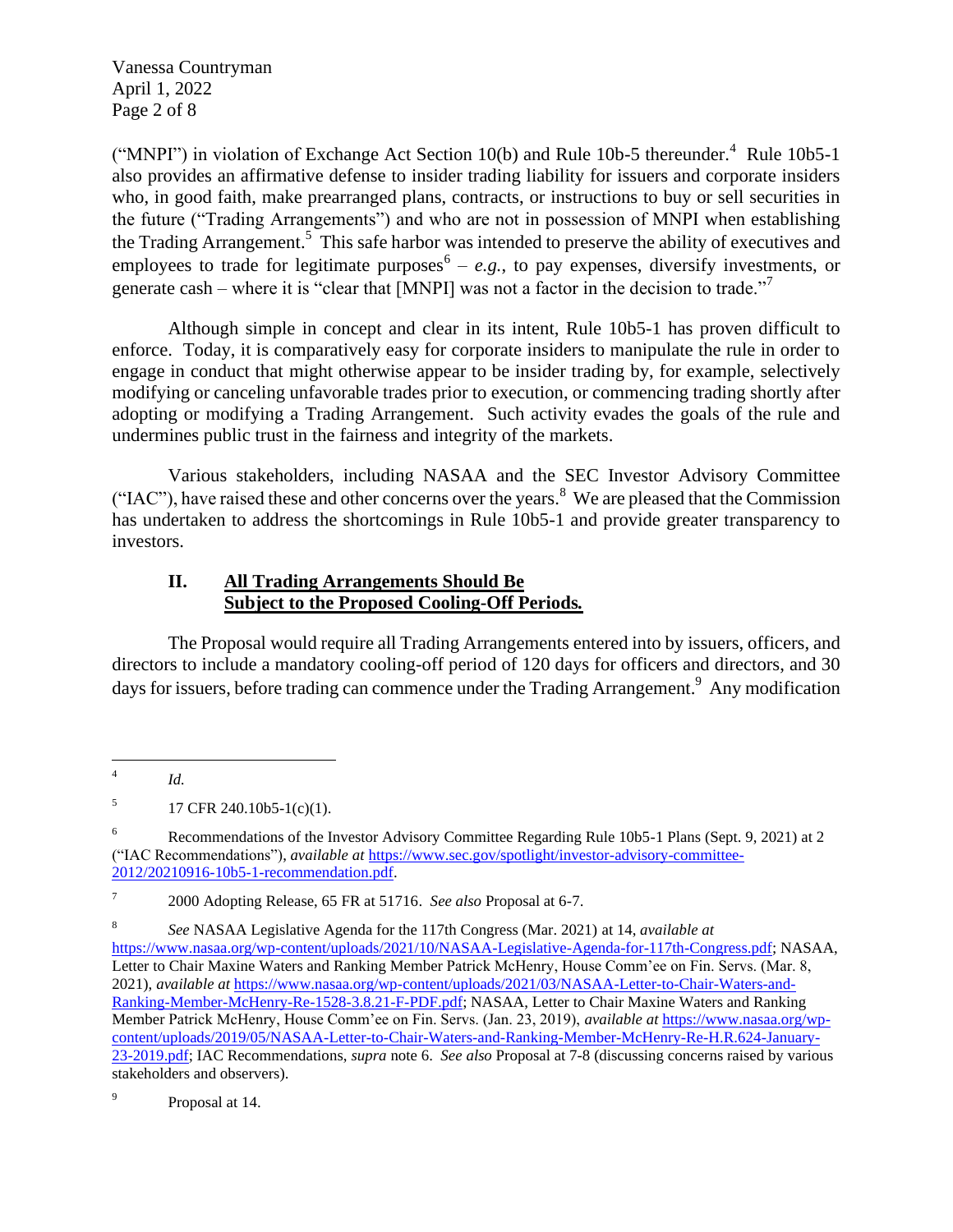Vanessa Countryman April 1, 2022 Page 3 of 8

of a Trading Arrangement would constitute termination of that Trading Arrangement and adoption of a new one, subject to a new cooling-off period.<sup>10</sup>

NASAA strongly supports the imposition of mandatory cooling-off periods. These measures would strengthen compliance with the rule's intent, help to encourage investor confidence in the markets, and ensure a more level playing field for investors. The proposed 120 day period would help to reduce the ability of insiders to misuse information from within the safe harbor by preventing trades from occurring under a recently-adopted or recently-modified Trading Arrangement until after the market has been given equal access to the vital information found in the company's quarterly earnings announcements. Because modification of a Trading Arrangement would reset the cooling-off period, this requirement would also disincentivize selective termination or cancelation of trades on the basis of MNPI.

However, the proposed 120-day cooling-off period should apply to all Trading Arrangements, not only those adopted by officers and directors. While it may be true that officers and directors are more likely than other employees to be aware of MNPI by virtue of their places within a company, other corporate insiders and lower-level employees can also have access to such information. All traders seeking to rely on the affirmative defense provided under Rule 10b5- 1(c)(1) should be held to the same cooling-off standard.

Similarly, issuers should be subject to the same 120-day cooling-off period as other traders. The vast majority of the commentary cited in the Proposal supports a cooling-off period of four to six months without any distinction between issuers and non-issuers, $11$  and this position has also been endorsed by both former Commission Chair Jay Clayton and Commissioner Caroline Crenshaw, among others.<sup>12</sup> Only one source cited in the Proposal refers to a 30-day cooling-off period for issuers, positing that "[w]hile not cast in stone, a waiting period of 30 days *or more* is a reasonable timeframe."<sup>13</sup> The proposed 30-day cooling-off period for issuers would do little to

*Plans,"* (Dec. 2007) at 2, *available at* [https://www.gsb.stanford.edu/sites/default/files/publication-pdf/cgri-closer](https://www.gsb.stanford.edu/sites/default/files/publication-pdf/cgri-closer-look-88-gaming-the-system.pdf)[look-88-gaming-the-system.pdf](https://www.gsb.stanford.edu/sites/default/files/publication-pdf/cgri-closer-look-88-gaming-the-system.pdf) (recommending one fiscal quarter); Letter from Sen. Elizabeth Warren et al. (Feb. 10, 2021), *available at*

[https://www.warren.senate.gov/imo/media/doc/02.10.2021%20Letter%20from%20Senators%20Warren,%20Brown,](https://www.warren.senate.gov/imo/media/doc/02.10.2021%20Letter%20from%20Senators%20Warren,%20Brown,%20and%20Van%20Hollen%20to%20Acting%20Chair%20Lee.pdf) [%20and%20Van%20Hollen%20to%20Acting%20Chair%20Lee.pdf](https://www.warren.senate.gov/imo/media/doc/02.10.2021%20Letter%20from%20Senators%20Warren,%20Brown,%20and%20Van%20Hollen%20to%20Acting%20Chair%20Lee.pdf) (recommending four to six months).

<sup>12</sup> *See* Alan Jagolinzer *et al.*, *How the SEC can and should fix insider trading rules*, The Hill (Dec. 17, 2020), *available at* <https://thehill.com/opinion/finance/530668-how-the-sec-can-and-should-fix-insider-trading-rules/> (noting that former Chair "Clayton suggested a four-to-six-month cooling off period"); Caroline Crenshaw and Daniel Taylor, *Insider Trading Loopholes Need to Be Closed*, BloombergQuint (Mar. 15, 2021), *available at* <https://www.bloombergquint.com/gadfly/insider-trading-loopholes-need-to-be-closed> (calling for a cooling-off period of four to six months).

<sup>10</sup> *See id.* at 9 n.23, 143.

<sup>11</sup> *See id.* at 15 n.34 (citing IAC Recommendations for recommendation of four months); David F. Larcker, *et al*., *Gaming the System: Three "Red Flags" of Potential 10b5-1 Abuse*, Stan. Closer Look Series, Corp. Governance Res. Series ("Gaming the System") (Jan. 2021) at 3, *available at* <https://www.gsb.stanford.edu/sites/default/files/publication-pdf/cgri-closer-look-88-gaming-the-system.pdf> (recommending four to six months); Client Alert, Paul, Hastings, Janofsky & Walker LLP, *"SEC Targets 10b5-1* 

<sup>13</sup> *See* Robert H. Friedman *et al*., *Navigating Public Company Equity Buybacks*, Insights: Corporate and Securities Law Advisor, Vol. 25, No. 12 (Dec. 2011) at 5, *available at*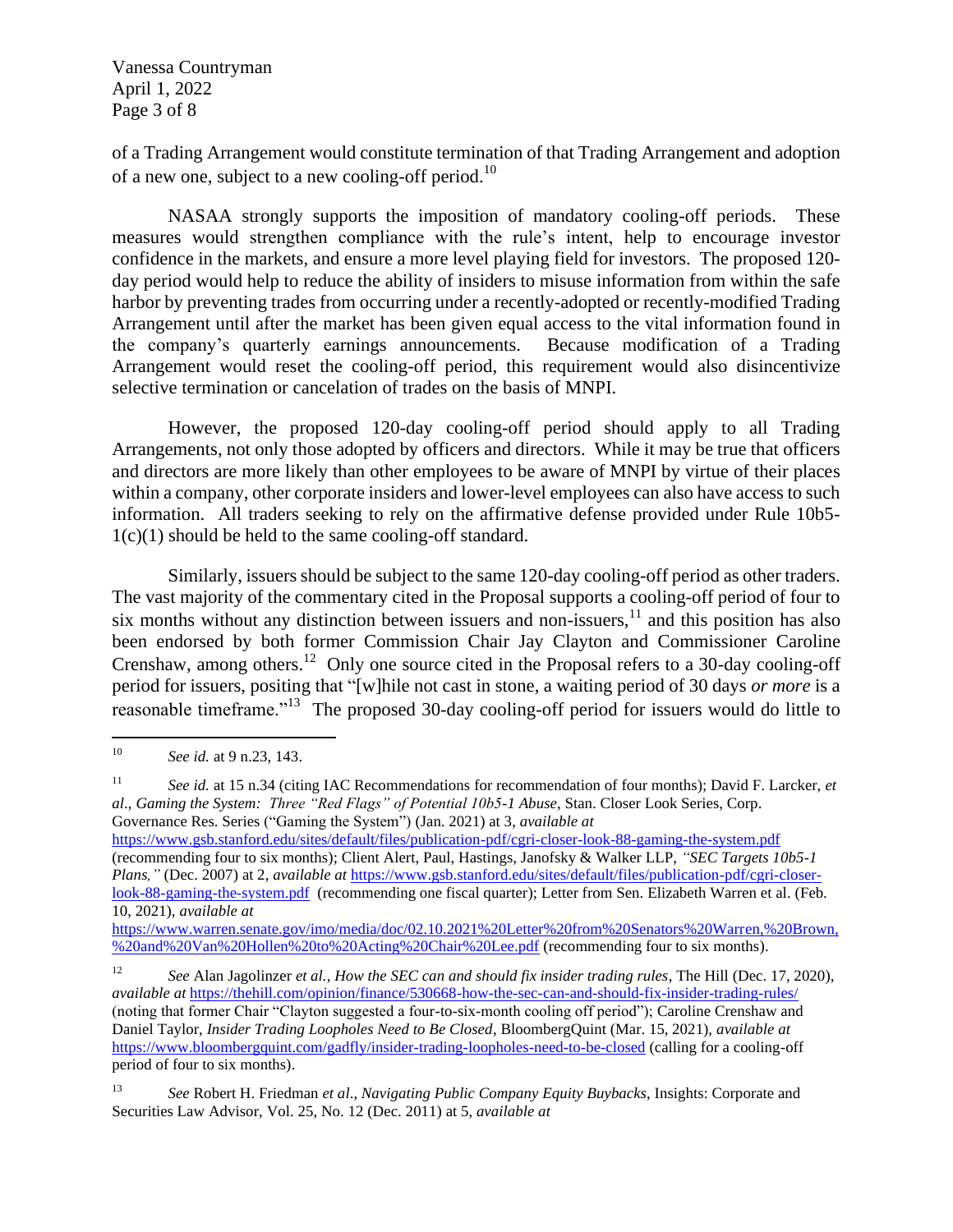Vanessa Countryman April 1, 2022 Page 4 of 8

address the concerns underlying the imposition of a cooling-off period. The Proposal cites the "concern that issuers may conduct stock buybacks while aware of [MNPI]," such as when "executives of an issuer [] are aware of materially positive but undisclosed developments [and] cause the issuer to buy its stock from current shareholders who are unaware of those developments."<sup>14</sup> The proposed 30-day period is likely to prove too short a time period to ensure that current shareholders are informed of the relevant developments prior to such a buyback campaign, but a 120-day cooling-off period would achieve this in most instances.

The Proposal asks whether there should be an exception from the cooling-off period for *de minimis* changes to any Trading Arrangement and what the parameters should be.<sup>15</sup> The Proposal does not define "*de minimis*" in this context, but we believe that a *de minimis* exception is unnecessary and could undermine the intent of the rule by creating unwarranted loopholes. In particular, changes that affect the timing, size, price, order type, or other transactional details for any trades under a Trading Arrangement should not be excused from compliance with the rule.

## **III. An Affirmative Defense Should Be Unavailable under Rule 10b5-1 for Both Overlapping and Single-Trade Trading Arrangements.**

The Proposal would eliminate the affirmative defense under Rule  $10b5-1(c)(1)$  for a person who has or subsequently establishes additional Trading Arrangements for open market purchases or sales of the same class of securities.<sup>16</sup> This restriction would address a concern long held by investors, investor advocates, and regulators that overlapping Trading Arrangements have been used to circumvent the spirit of the rule by selectively canceling unfavorable trades and allowing favorable trades to be executed.<sup>17</sup> The existence of multiple overlapping Trading Arrangements naturally raises legitimate questions about whether corporate insiders are acting in good faith or are acting contrary to the spirit of the rule. This restriction should have little impact on legitimate buying, selling, and planning activities because traders can incorporate multiple strategies in a single Trading Arrangement. As such, NASAA supports the proposed restriction on overlapping Trading Arrangements.

However, we believe that this provision would be far more effective if it is expanded to limit the affirmative defense to one Trading Arrangement for all of the issuer's equity securities and equity derivatives, such as warrants and options. Although the market is sometimes unpredictable, MNPI is likely to affect all equity in the same basic way: good news will increase

<sup>15</sup> *Id.* at 17, Question 7.

[https://www.olshanlaw.com/assets/htmldocuments/Insights\\_v25n12\\_Dec11.pdf](https://www.olshanlaw.com/assets/htmldocuments/Insights_v25n12_Dec11.pdf) (emphasis added); Proposal at 15 n.34 (citing same).

<sup>&</sup>lt;sup>14</sup> Proposal at 16.

<sup>16</sup> *Id.* at 21.

<sup>17</sup> *See*, *e.g.*, Rulemaking Petition Regarding Rule 10b5-1 Trading Plans, Council of Institutional Investors ("CII Rulemaking Petition") (Dec. 28, 2012), *available at* [https://www.sec.gov/rules/petitions/2013/petn4-658.pdf;](https://www.sec.gov/rules/petitions/2013/petn4-658.pdf) IAC Recommendations at 2-4; NASAA Legislative Agenda for the 117th Congress, at 14 (Mar. 8, 2021), *available at* [https://www.nasaa.org/wp-content/uploads/2021/10/NASAA-Legislative-Agenda-for-117th-Congress.pdf;](https://www.nasaa.org/wp-content/uploads/2021/10/NASAA-Legislative-Agenda-for-117th-Congress.pdf) NASAA, Letter to Chair Maxine Waters and Ranking Member Patrick McHenry (Jan. 23, 2019), *supra* note 8.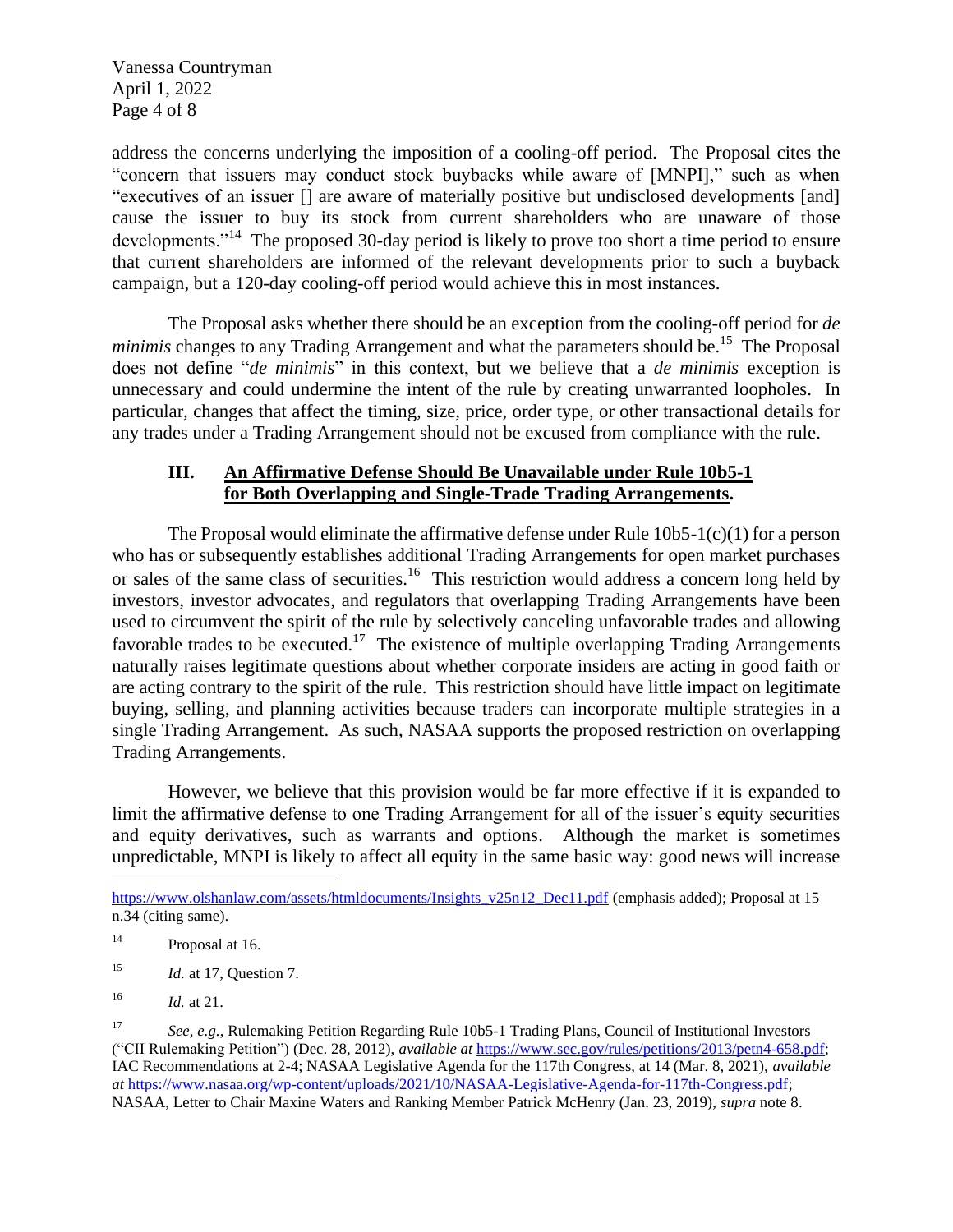Vanessa Countryman April 1, 2022 Page 5 of 8

value and bad news will decrease it. As such, there seems to be little practical need to have different Trading Arrangements to cover different "classes" of equity. Further, limiting the restriction to the "same class of securities," as proposed, could ultimately encourage traders to simulate the current status quo using separate Trading Arrangements for common and preferred stock, or stock and options. This dynamic has already been observed with Rule 10b5-1. The rule currently denies the safe harbor to a person who has "entered into or altered a corresponding or hedging transaction or position with respect to those securities."<sup>18</sup> This requirement was designed to prevent schemes to exploit MNPI by setting up hedged trading programs, and then canceling the unfavorable side of the hedge and allowing execution of the favorable side.<sup>19</sup> However, the Proposal recognizes that overlapping Trading Arrangements "can be used to simulate this kind of impermissible hedging" under Rule 10b5-1.<sup>20</sup> The Commission should expand the restriction to close this potential loophole.

The Proposal does not go far enough with regard to single-trade Trading Arrangements. Under the Proposal, the affirmative defense would be available for one single-trade Trading Arrangement during any 12-month period.<sup>21</sup> This is contrary to the intent that the affirmative defense in Rule  $10b5-1(c)(1)$  apply where it is "clear that [MNPI] was not a factor in the decision to trade."<sup>22</sup> In a recent academic study, researchers reviewed data on trading in over 20,000 Trading Arrangements and concluded, in part, that single-trade Trading Arrangements are "associated with opportunistic planned trading under Rule 10b5-1" and that these trades are "consistently loss-avoiding *regardless of cooling-off period*."<sup>23</sup> It is not "clear" that MNPI is not a factor in such Trading Arrangements. The data suggests the opposite; namely, that MNPI *is* a factor in many single-trade Trading Arrangements.

It is also not apparent that allowing a safe harbor for one single-trade Trading Arrangement per 12 months would confer a meaningful benefit. The Proposal cites the need to "address onetime liquidity needs,"<sup>24</sup> but does not explain why these liquidity needs cannot be accounted for in the preparation of a longer-term Trading Arrangement. Given the prevalence of opportunistic and otherwise-problematic trades in single-trade Trading Arrangements as noted in the study cited above, these Trading Arrangements should not be included in the Rule 10b5-1(c)(1) affirmative defense.

The issues observed with overlapping and single-trade Trading Arrangements suggest that, even though Trading Arrangements may be adopted in good faith, insiders have taken advantage

<sup>&</sup>lt;sup>18</sup> 17 CFR 240.10b5-1(c)(1)(i)(C).

<sup>19</sup> Proposed Rule, *Selective Disclosure and Insider Trading*, SEC Rel. No. 33-7787, 64 FR 72590, 72602 (Dec. 28, 1999).

<sup>20</sup> Proposal at 21.

<sup>&</sup>lt;sup>21</sup> *Id.* at 22.

 $22$  2000 Adopting Release, 65 FR at 51716.

<sup>23</sup> Gaming the System, *supra* note 11 (emphasis original).

<sup>24</sup> Proposal at 22.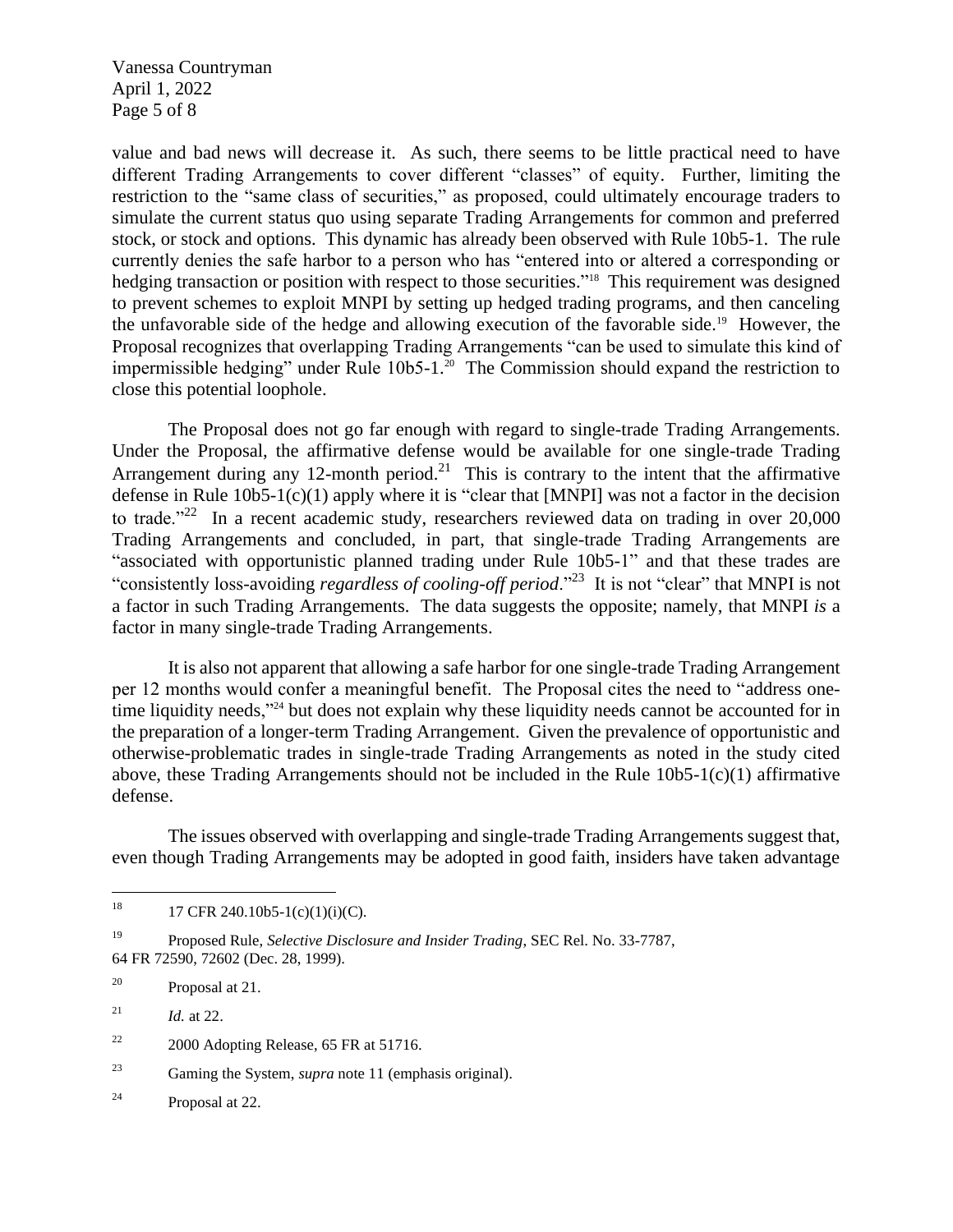Vanessa Countryman April 1, 2022 Page 6 of 8

of the safety afforded by the affirmative defense to use MNPI in a way that is not consistent with the intent of the rule. The Proposal would enhance the rule to expressly require that Trading Arrangements continue to be operated in good faith after adoption.<sup>25</sup> NASAA supports this amendment. The concept that a Trading Arrangement be entered into in good faith has been a part of the rule since it was adopted,<sup>26</sup> so it should pose a minimal burden to apply it to the continued operation of a Trading Arrangement.

#### **IV. The Proposed Issuer Disclosure Requirements Would Meaningfully Enhance Transparency for Investors and Regulators about Trading Arrangements and the Potential for Misuse of MNPI.**

Currently, information about insider trading controls and Trading Arrangements is maintained by issuers and corporate insiders. As a practical matter, "[t]his creates a black box around [Trading Arrangements] that effectively shields insiders from investor scrutiny and possible enforcement action in cases of potential abuse.<sup> $27$ </sup> The Proposal would address these concerns by adding new Items 408(a) and (b) to Regulation S-K. Item 408(a) would require issuers to disclose, quarterly, whether the issuer or any of its officers or directors adopted or terminated<sup>28</sup> any Trading Arrangements during the most recent quarter and, if so, the date of adoption or termination, the duration, the aggregate amount of securities to be purchased or sold, and the name and title of the officer or director (if applicable).<sup>29</sup> Item  $408(b)$  would require issuers to disclose, annually, whether they have adopted insider trading policies and procedures governing the purchase, sale, and other disposition of the issuer's securities by directors, officers, and employees, or the issuer itself.<sup>30</sup> If so, the issuer would be required to disclose its policies and procedures; if not, the issuer would be required to explain why it has not done so.<sup>31</sup>

We believe that the proposed company disclosures would improve transparency for investors, particularly in the area of the issuer's policies and procedures. This is a potentially critical data point for investors because the misuse of MNPI by corporate insiders (to say nothing of the issuer itself) can have devastating effects on the issuer's prospects, and thus the potential success of the investment. Greater transparency would also help to limit incentives for insiders to misuse MNPI for unfair advantages, and potentially incentivize corporate boards and management teams to scrutinize the company's "corporate hygiene" regarding MNPI and insider trading. As

<sup>27</sup> IAC Recommendations at 5.

<sup>28</sup> Similar to the proposed amendments to Rule 10b5-1, any modification of a trading arrangement would be considered termination of that Trading Arrangement and adoption of a new one. Proposal at 27 n.50, 138-39.

<sup>29</sup> Proposal at 27-28.

<sup>30</sup> *Id.* at 31.

<sup>31</sup> *Id.*

<sup>25</sup> *See id.* at 24.

<sup>26</sup> *See* 17 CFR 240.10b5-1(c)(1)(ii).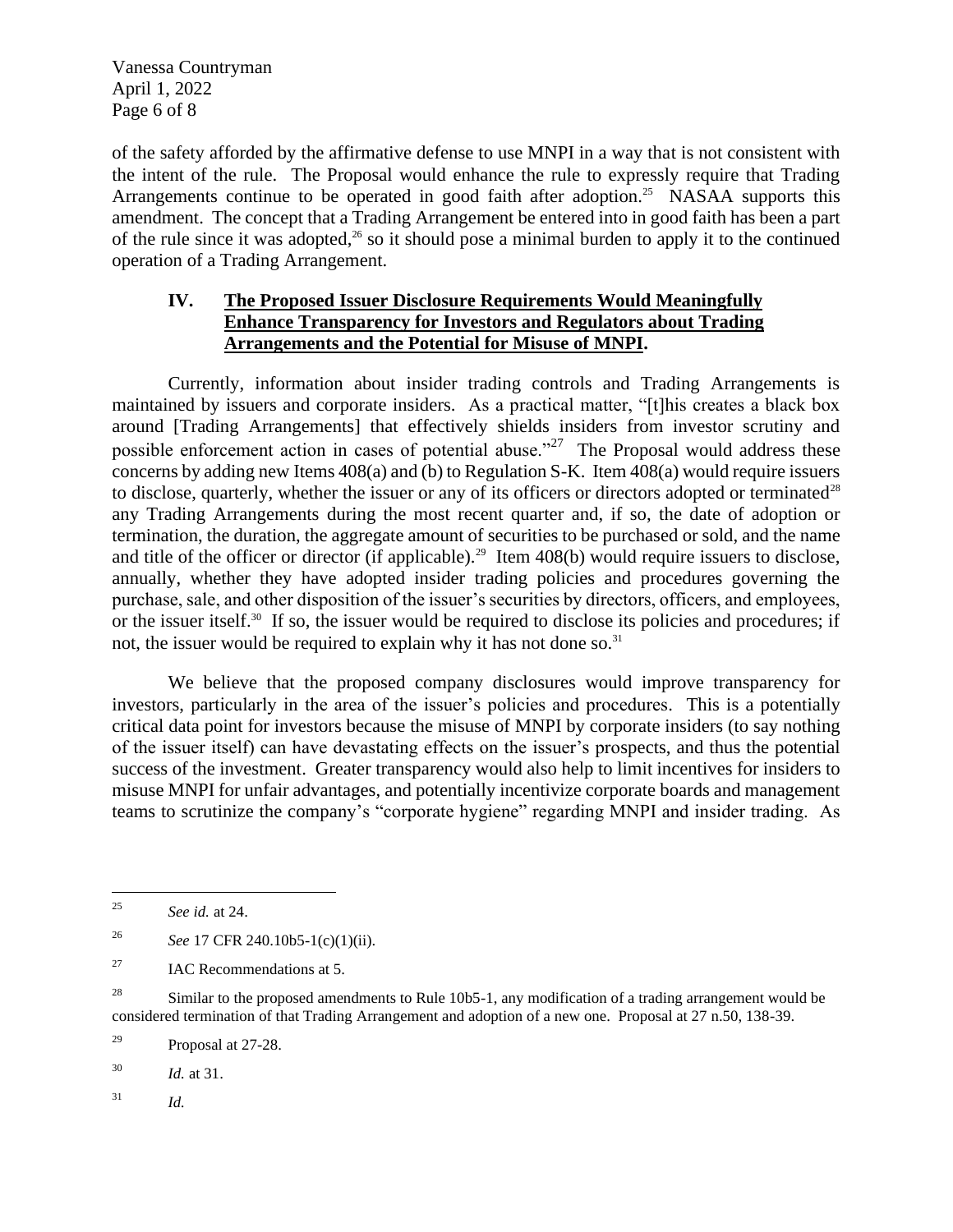Vanessa Countryman April 1, 2022 Page 7 of 8

such, NASAA strongly supports the proposed issuer disclosures. However, we offer two suggestions that we believe would further enhance transparency and benefit investors.

First, issuers should be required to disclose the same information about Trading Arrangements adopted or terminated by all employees who do so, not only the issuer and its officers and directors. As discussed above, any employee could potentially have access to MNPI. If the circumstances warrant the adoption of a Trading Arrangement, that Trading Arrangement should be placed on equal footing with those established by officers and directors.

Second, issuers should be required to disclose additional details about Trading Arrangements adopted or terminated during the previous quarter; namely, the terms of any overlapping Trading Arrangement that existed at the time of adoption or modification, and the total number and frequency of planned transactions under the Trading Arrangement. This additional information will enable investors to assess the extent to which the issuer or corporate insiders are using Trading Arrangements in ways that are correlated with opportunistic trading, such as the use of overlapping or single-trade Trading Arrangements.

## **V. NASAA Supports the Proposed Issuer Disclosures Regarding the Timing of Option Grants and Similar Equity Compensation.**

In addition to the proposed disclosures regarding issuers' use of and controls around Trading Arrangements, the Proposal would enhance issuers' existing disclosure obligations regarding grants of options and similar equity compensation close in time to the release of MNPI. Specifically, the Proposal would require annual tabular disclosure of all option awards granted within 14 days before or after certain public disclosures of MNPI, including the number of underlying securities, the date of the grant, the grant date fair value, and the option's exercise price, as well as the market price of the underlying securities on the trading days immediately before and after the disclosure of MNPI.<sup>32</sup>

The proposed disclosures are designed the provide shareholders with valuable information about potential so-called spring-loading and bullet-dodging tactics by corporate insiders. Although spring-loading and bullet-dodging option grants are arguably not as egregious as the practice of backdating, these practices are controversial for good reason. Spring-loading and bullet-dodging option grants can look a lot like insider trading to investors and other observers, which undermines the perceived fairness and integrity of the markets. In some circumstances there may appear to be little or no material difference between these practices and insider trading. To the extent that the spring-loaded options themselves are effectively "in the money" before the market knows this to be the case, the practice also raises questions about whether the issuer and corporate insiders are being honest about their executive compensation practices.<sup>33</sup>

<sup>32</sup> *See id.* at 40-41.

<sup>&</sup>lt;sup>33</sup> For example, in recent accounting guidance, the SEC staff clarifies that when measuring the fair value of equity compensation, "companies should carefully consider whether an adjustment to the observable market price is required, for example, when share-based payments arrangements are entered into in contemplation of or shortly before a planned release of material non-public information, and such information is expected to result in a material